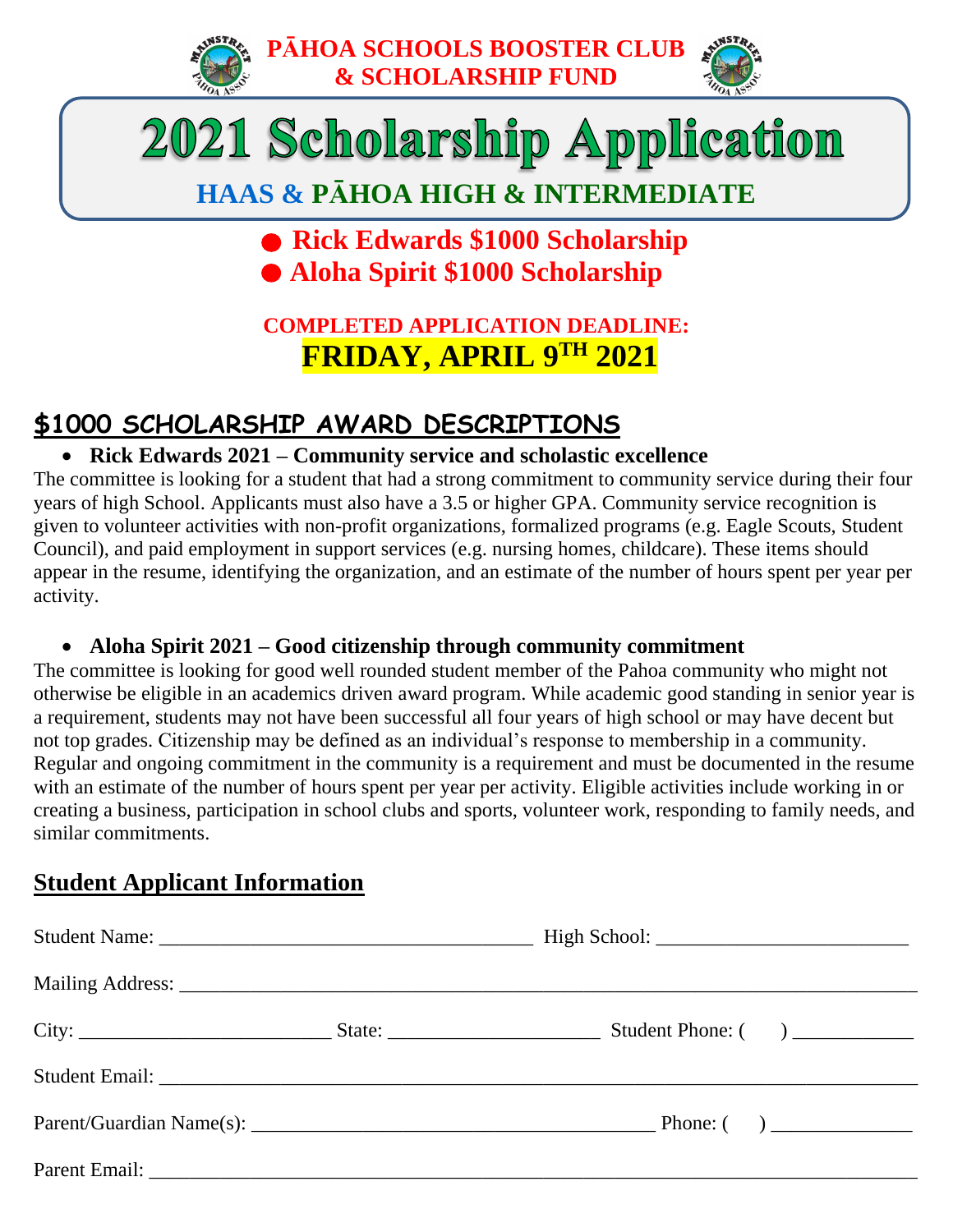| Special Note: A student may apply for more than one scholarship should they meet the qualifications and |  |  |  |  |
|---------------------------------------------------------------------------------------------------------|--|--|--|--|
| requirements according to the scholarship criteria.                                                     |  |  |  |  |
| $1_{\text{max}}$ , and actual $\Omega$ algebraic subset of interest. Objects all that conduct           |  |  |  |  |

|                     | Please select the Scholarship(s) of interest. Check all that apply. |
|---------------------|---------------------------------------------------------------------|
| $\Box$ Rick Edwards | $\Box$ Aloha Spirit                                                 |

Education Plans, check all that apply.

| $\Box$ 4 yr college | $\Box$ 2 yr college $\Box$ trade school $\Box$ other: |  |  |  |
|---------------------|-------------------------------------------------------|--|--|--|
|---------------------|-------------------------------------------------------|--|--|--|

#### **Student Application Acknowledgement:**

By signing below, I, \_\_\_\_\_\_\_\_\_\_\_\_\_\_\_\_\_\_\_\_\_\_\_\_\_\_\_\_\_, acknowledge that the above information is my current contact information and have filled out the applicant information to the best of my ability.

Student Signature: \_\_\_\_\_\_\_\_\_\_\_\_\_\_\_\_\_\_\_\_\_\_\_\_\_\_\_\_\_\_\_\_\_\_\_\_\_\_\_\_\_\_ Date: \_\_\_\_\_\_\_\_\_\_\_\_\_\_\_\_\_\_

# **Parent/Guardian Media Release Acknowledgement:** *(If student is under the age of 18)* By signing below, I, \_\_\_\_\_\_\_\_\_\_\_\_\_\_\_\_\_\_\_\_\_\_\_\_\_\_\_\_\_\_, acknowledge that I am aware that my child is applying for the scholarship(s) set forth by the Pahoa Schools Booster Club and Scholarship Fund. I do understand that if my child becomes a scholarship recipient my child may or may not be in media announcements and may be presented the scholarship award during a public event or ceremony which may be covered by news or other media outlets. Parent/Guardian Name: (Please Print) **Parent** Contract the Contract of the Contract of the Contract of the Contract of the Contract of the Contract of the Contract of the Contract of the Contract of the Contract of the Con Signature: \_\_\_\_\_\_\_\_\_\_\_\_\_\_\_\_\_\_\_\_\_\_\_\_\_\_\_\_\_\_\_\_\_\_\_\_\_\_\_\_\_\_\_\_\_ Date: \_\_\_\_\_\_\_\_\_\_\_\_\_\_\_\_\_\_\_\_\_

## **Scholarship Application Requirements:**

Any student who resides in the Pāhoa Community and is in the 2021 graduating class of Pāhoa High & Intermediate or Hawaii Academy of Arts & Science Pāhoa may enter this competition. This application must be postmarked and mailed to The Pahoa Schools Booster Club and Scholarship Fund by Friday, April 9th 2021

There are no qualifying restrictions with regard to race, sex, religion, color, or national origin. All information is confidential and used solely for the judging of scholarship applicants.

Student applicant must complete all aspects of the application requirements:

- 1) Complete and fill out "Student Applicant Information". If student applicant is a minor or under the age of 18, parental permission for media release must be completed.
- 2) Student must obtain a transcript and attached to application
- 3) Prepare a detailed **RESUME** which include the following:
	- a. Begin with an introduction or objective describing your personal characteristics *(examples: Active, outgoing, studious)*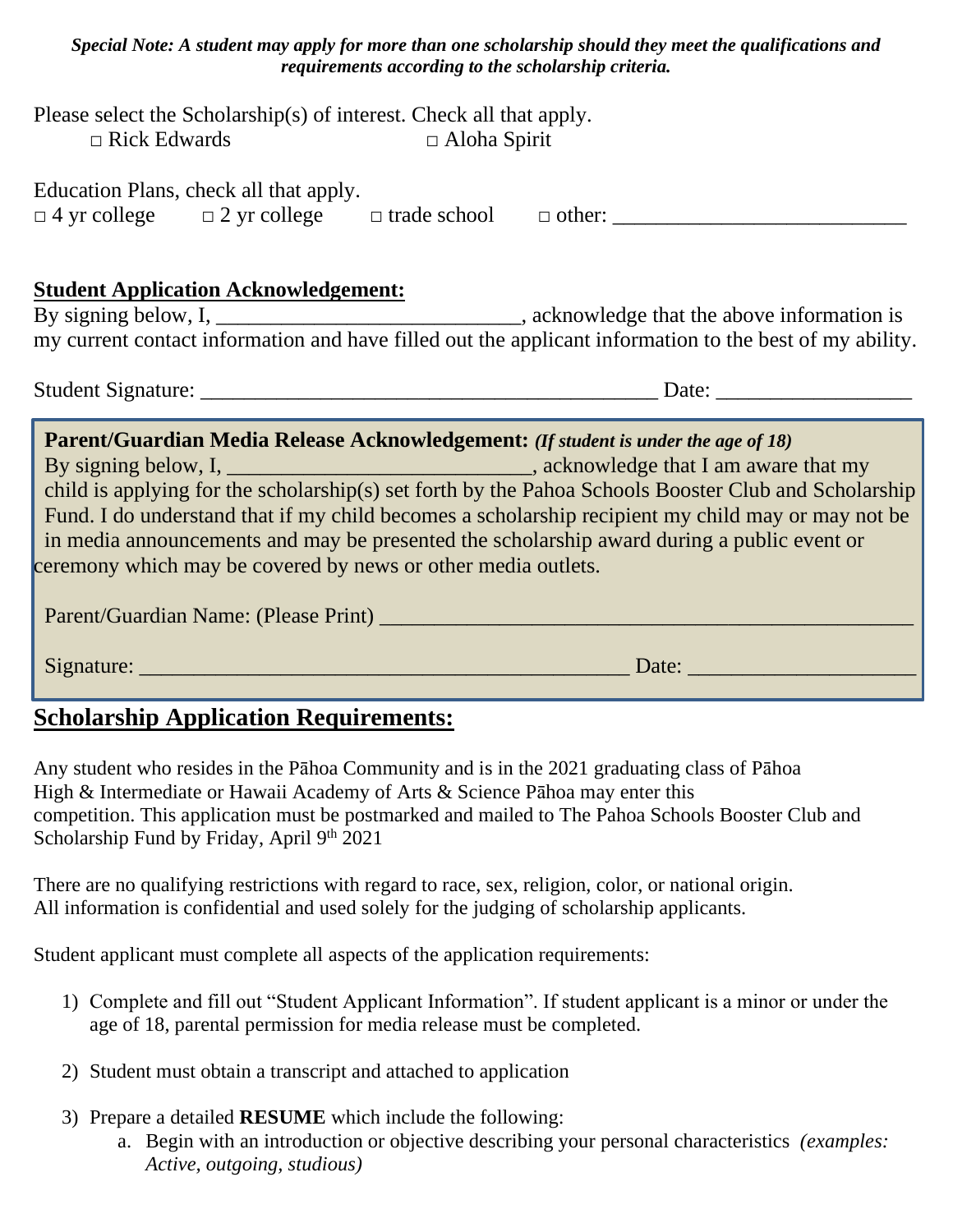- b. List your high school career by personal activity, sports, community, athletic or groups. This will be based upon the type of scholarship you are applying for and how you meet the criteria of the scholarship. Remember you are able to apply for both should you choose to
	- i. Please include an estimated time or hours completed in each activity each year
		- *1. Example: Pahoa Parade Committee Freshman: 20 hours. Sophomore: 25 hours*
- 4) Prepare a **PERSONAL ESSAY** to respond to the following:
	- a. Describe your long-term goals, including where you see yourself in five years.
	- b. Identify your proudest accomplishment. It may be school or personally related.
	- c. State what you want from the schools you are considering, such as majors, location, career potential, affordability, family considerations. Be specific.
	- d. Detail the challenges that pose barriers to continuing your education. Some possible examples are: first in family to attend college; English as a second language; family obligations; need for gainful employment.
	- e. Explain why are you a good candidate for the scholarship(s) selected.

# *Student Affidavit:*

*I, \_\_\_\_\_\_\_\_\_\_\_\_\_\_\_\_\_\_\_\_\_\_\_\_\_\_, have personally completed this application. The information presented in my resume and personal essay is my personal representation of my high school career. Information stated is accurate to the best of my ability.*

*Student Signature*  $\Box$ 

# **General Scholarship Guidlines**

- Scholarships are available for the 2021 graduating class of the two Pahoa district high schools. Digital, Hybrid, Blended or Home-schooled students that are registered with one of the two schools are eligible to apply for these scholarships.
- Student applications must respond to ALL requirements. The scholarship application may be completed either by hand or using software. However, the signatures for student acknowledgement and affidavit, must be handwritten.
- All materials are to be presented in a neat and professional manner. Students are encouraged to seek guidance from a supporting adult who is willing to constructively critique the application.
- The resume and the personal essay are both important. The committee wants to understand who the student is and why the student is a good candidate for the scholarship(s) checked. Both the resume and the personal statement are to be original work, created entirely by the student applicant. It is possible for a single student to apply for and be awarded both scholarships.
- Students are required to produce a computer-printed resume and personal statement. A two-page double spaced essay is approximately 500 words. The personal statement should be between 500 and 1,000 words.